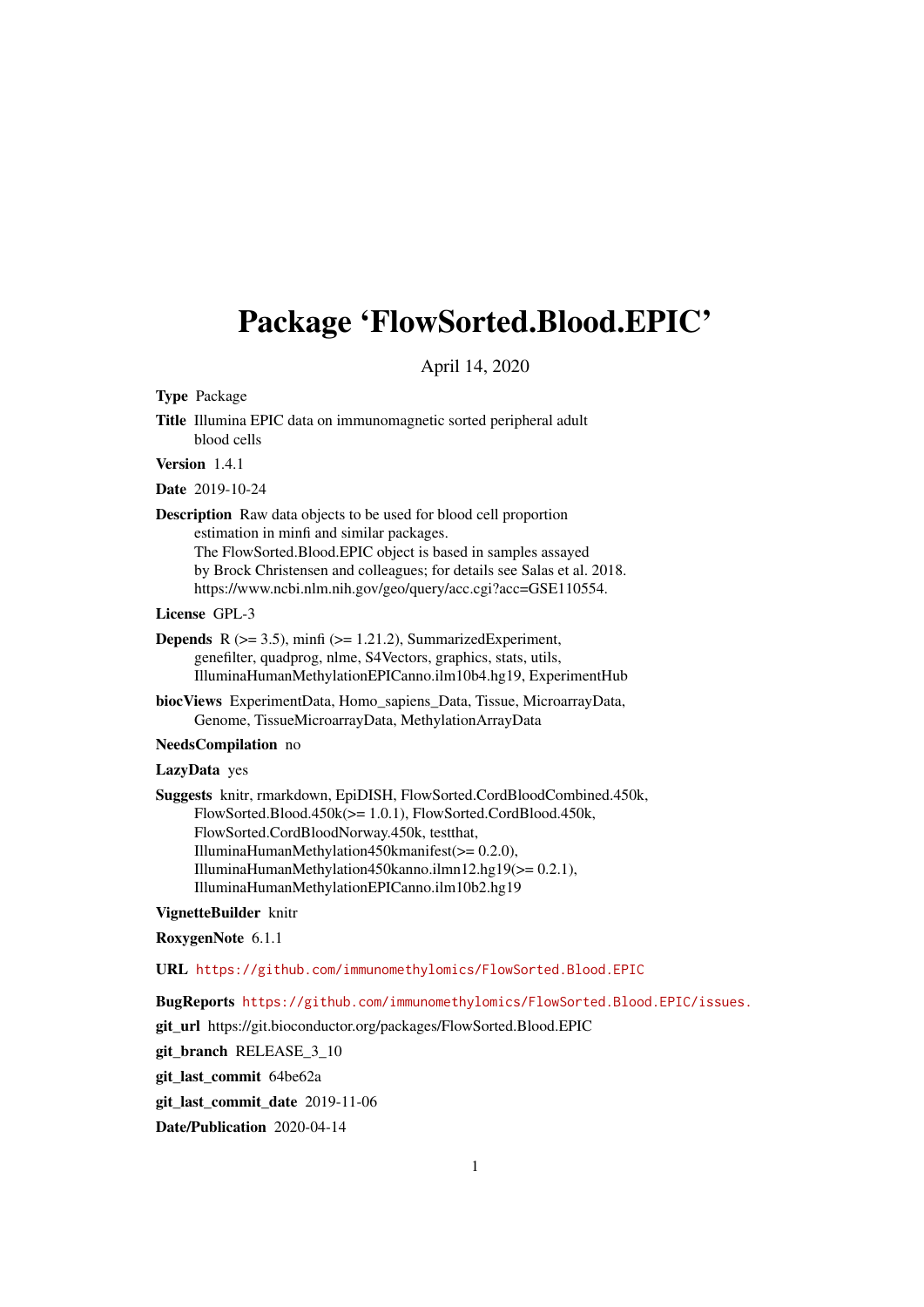<span id="page-1-0"></span>Author Lucas A. Salas [cre, aut], Devin C. Koestler [aut], Rondi A. Butler [ctb], Helen M. Hansen [ctb], John K. Wiencke [ctb], Karl T. Kelsey [ctb], Brock C. Christensen [ctb], Kasper Daniel Hansen [ctb] (author and maintainer of the original minfi estimateCellCounts and internal functions), Jean-Philippe Fortin [ctb] (contributor in the original minfi estimateCellCounts and internal functions), Shan V. Andrews [ctb] (contributor in the original minfi estimateCellCounts and internal functions), E. Andres Houseman [ctb] (author of the original quadratic programming function used for cell projection), Andrew E Jaffe [ctb] (author of the original estimateCellCounts and internal functions within minfi)

Maintainer Lucas A. Salas <lucas.a.salas.diaz@dartmouth.edu>

### R topics documented:

| Index |  |
|-------|--|
|       |  |
|       |  |
|       |  |
|       |  |

estimateCellCounts2 *estimateCellCounts2*

#### Description

estimateCellCounts2 function allows the use of customized reference datasets and IDOL probes L-DMR lists

#### Usage

```
estimateCellCounts2(rgSet, compositeCellType = "Blood",
 processMethod = "preprocessNoob", probeSelect = c("auto", "any",
  "IDOL"), cellTypes = c("CD8T", "CD4T", "NK", "Bcell", "Mono", "Neu"),
 referencePlatform = c("IlluminaHumanMethylation450k",
 "IlluminaHumanMethylationEPIC", "IlluminaHumanMethylation27k"),
 referenceset = NULL, IDOLOptimizedCpGs = NULL, returnAll = FALSE,
 meanPlot = FALSE, verbose = TRUE, lessThanOne = FALSE, ...)
```
#### Arguments

rgSet The input RGChannelSet or raw MethylSet for the procedure.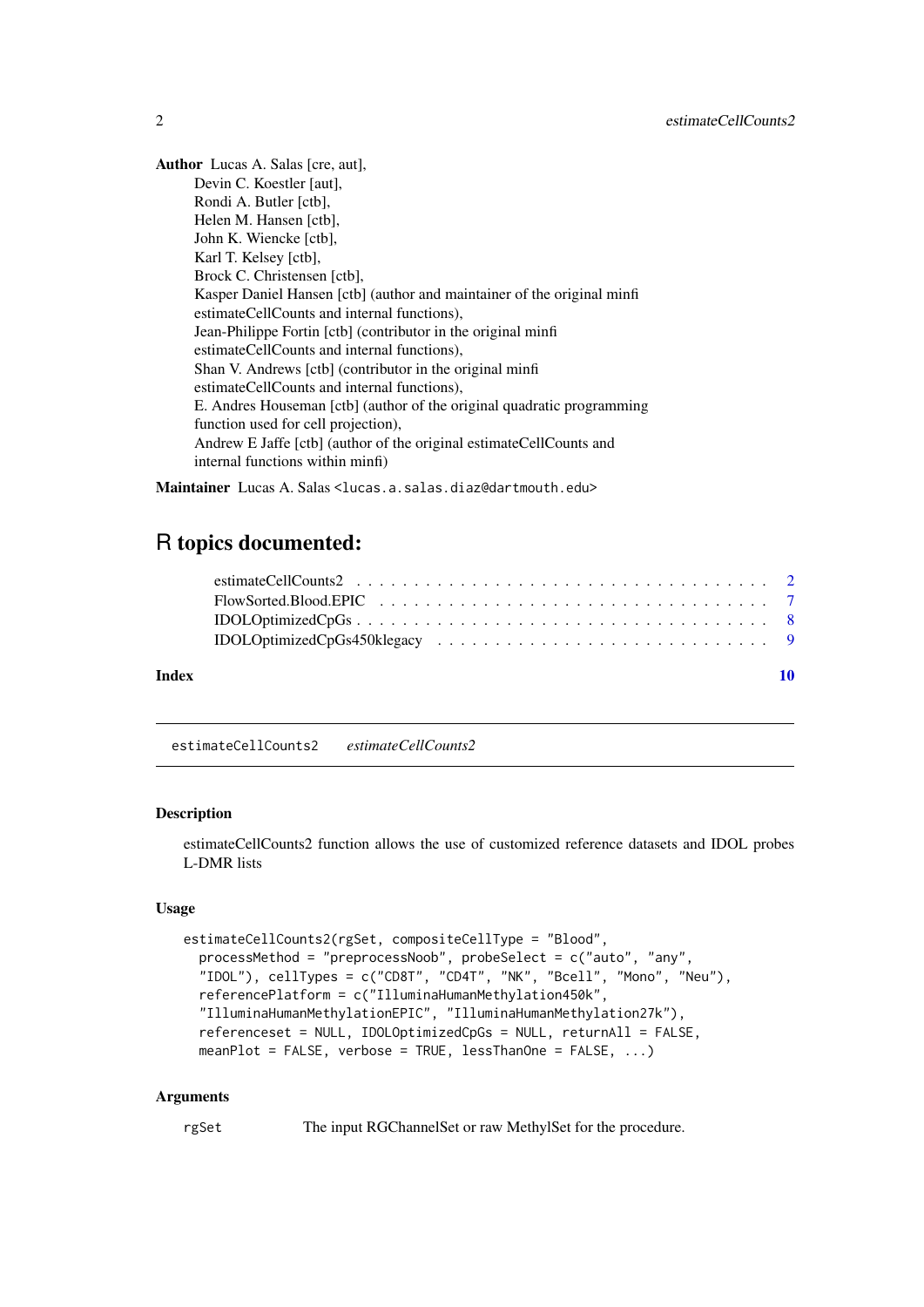| compositeCellType |                                                                                                                                                                                                                                                                                                                                                                                                                                                                                              |  |  |
|-------------------|----------------------------------------------------------------------------------------------------------------------------------------------------------------------------------------------------------------------------------------------------------------------------------------------------------------------------------------------------------------------------------------------------------------------------------------------------------------------------------------------|--|--|
|                   | Which composite cell type is being deconvoluted. Should be one of "Blood",<br>"CordBloodCombined", "CordBlood", "CordBloodNorway", "CordTissueAnd-<br>Blood", or "DLPFC". See details for preferred approaches.                                                                                                                                                                                                                                                                              |  |  |
| processMethod     | Joint normalization/background correction for user and reference data                                                                                                                                                                                                                                                                                                                                                                                                                        |  |  |
|                   | Default input, "preprocessNoob" in minfi, you can use "auto" for preprocessQuan-<br>tile for Blood and DLPFC in 450K datasets and preprocessNoob otherwise, ac-<br>cording to existing literature.                                                                                                                                                                                                                                                                                           |  |  |
|                   | For MethylSet objects only "preprocessQuantile" is available. Set it to any minfi<br>preprocessing function as a character if you want to override it, like "preprocess-<br>Funnorm"                                                                                                                                                                                                                                                                                                         |  |  |
| probeSelect       | How should probes be selected to distinguish cell types?                                                                                                                                                                                                                                                                                                                                                                                                                                     |  |  |
|                   | Options include: 1) "IDOL", for using a customized set of probes obtained from<br>IDOL optimization, available for Blood and Umbilical Cord Blood 2) "both",<br>which selects an equal number $(50)$ of probes (with F-stat p-value < 1E-8) with<br>the greatest magnitude of effect from the hyper- and hypo-methylated sides, and<br>3) "any", which selects the 100 probes (with F-stat p-value $<$ 1E-8) with the<br>greatest magnitude of difference regardless of direction of effect. |  |  |
|                   | This according to minfi algorithm. Default input "auto" in minfi will use "any"<br>for cord blood and "both" otherwise. Please see references for more details.                                                                                                                                                                                                                                                                                                                              |  |  |
| cellTypes         | A vector of length K that contains the cell type names. Default: c("CD8T",<br>"CD4T", "NK", "Bcell", "Mono", "Neu"). Please notice that this library use<br>Neutrophils instead of Granulocytes. See details for your library.                                                                                                                                                                                                                                                               |  |  |
| referencePlatform |                                                                                                                                                                                                                                                                                                                                                                                                                                                                                              |  |  |
|                   | The platform for the reference dataset; if the input rgSet belongs to another<br>platform, it will be converted using minfi function convertArray.                                                                                                                                                                                                                                                                                                                                           |  |  |
| referenceset      | It is NULL by default.                                                                                                                                                                                                                                                                                                                                                                                                                                                                       |  |  |
|                   | A custom reference RGChannelSet object (in quotes) if it is not a package in-<br>stalled. This option also allows the user to perform the deconvolution in closed<br>computing clusters without internet access to ExperimentHub. For that down-<br>load and save the reference and input the resulting object here. If using an<br>installed reference package set to NULL.                                                                                                                 |  |  |
| IDOLOptimizedCpGs |                                                                                                                                                                                                                                                                                                                                                                                                                                                                                              |  |  |
|                   | a vector of probe names for cell deconvolution. For EPIC datasets it should<br>be equal to IDOLOptimizedCpGs (no quotes). For legacy 450K datasets you<br>can use IDOLOptimizedCpGs450klegacy (no quotes) if you want to use Flow-<br>Sorted.EPIC.Blood for the deconvolution. For umbilical cord blood use IDOL-<br>OptimizedCpGsCordBlood in the FlowSorted.CordBloodCombined.450k pack-<br>age for both 450k and EPIC arrays. See details in help for each IDOL list.                     |  |  |
| returnAll         | Should the composition table and the normalized user supplied data be return?<br>Default is False.                                                                                                                                                                                                                                                                                                                                                                                           |  |  |
| meanPlot          | Whether to plots the average DNA methylation across the cell-type discriminat-<br>ing probes within the mixed and sorted samples.                                                                                                                                                                                                                                                                                                                                                            |  |  |
| verbose           | Should the function be verbose?                                                                                                                                                                                                                                                                                                                                                                                                                                                              |  |  |
| lessThanOne       | Should the predictions be constrained to exactly one, in minfi default is FALSE,<br>now you can select the option                                                                                                                                                                                                                                                                                                                                                                            |  |  |
|                   | Other arguments for preprocessquantile or other normalizations                                                                                                                                                                                                                                                                                                                                                                                                                               |  |  |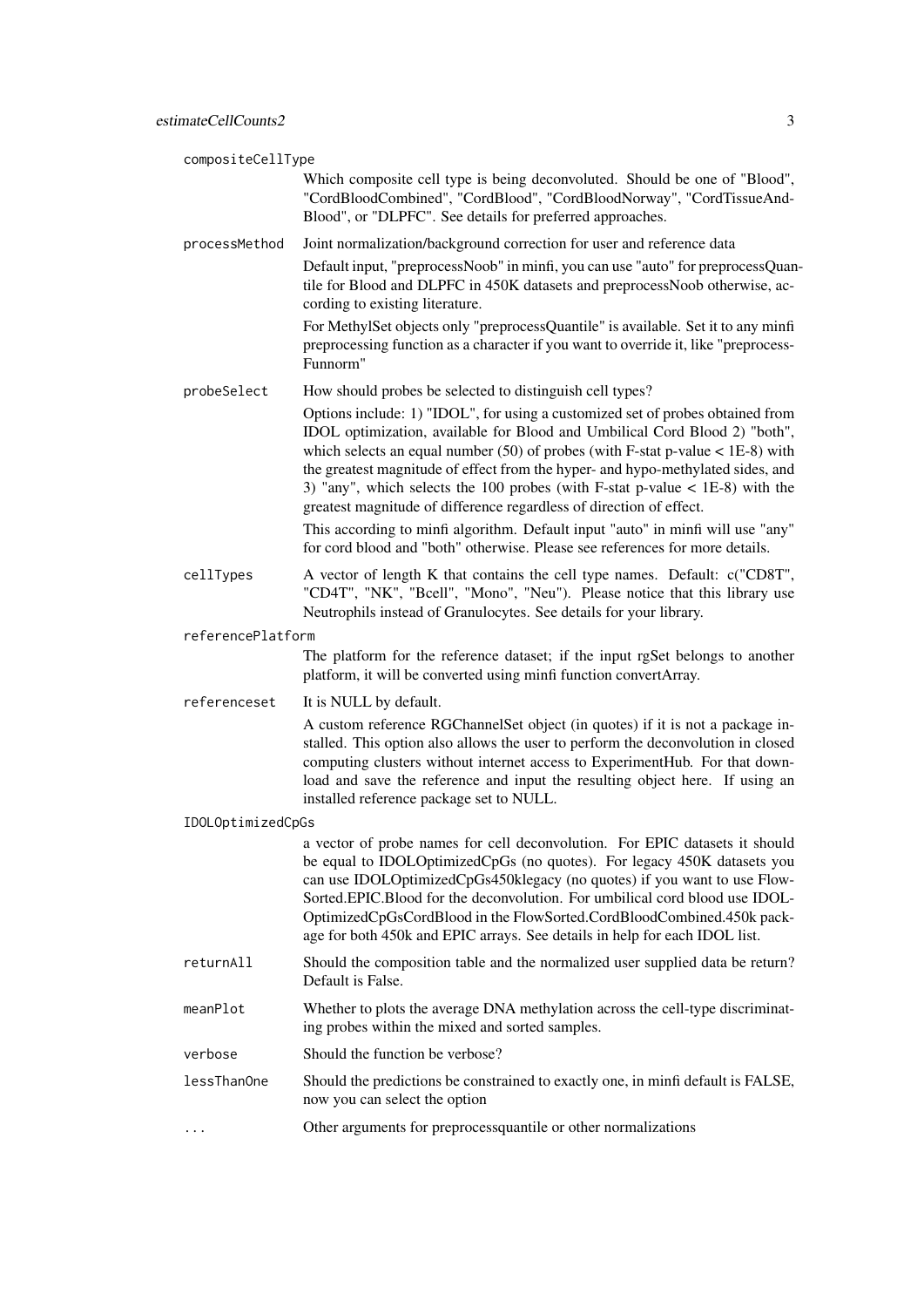#### Value

This function will return a list containing matrix of cell counts (counts), if returnAll=FALSE, or a list containing the counts, mean methylation per cellType, and the normalized betas (if returnAll is set to TRUE). These objects are important if you decide to use a different deconvolution algorithm such as CIBERSORT or robust partial correlation (RPC).

#### References

LA Salas et al. (2018). *An optimized library for reference-based deconvolution of whole-blood biospecimens assayed using the Illumina HumanMethylationEPIC BeadArray*. Genome Biology 19, 64. doi: 10.1186/s13059-018-1448-7.

DC Koestler et al. (2016). *Improving cell mixture deconvolution by identifying optimal DNA methylation libraries (IDOL)*. BMC bioinformatics. 17, 120. doi: 10.1186/s12859-016-0943-7.

EA Houseman, et al.(2012) *DNA methylation arrays as surrogate measures of cell mixture distribution*. BMC bioinformatics 13:86. doi:10.1186/1471-2105-13-86.

AE Jaffe and RA Irizarry.(2014) *Accounting for cellular heterogeneity is critical in epigenome-wide association studies*. Genome Biology 15:R31. doi:10.1186/gb-2014-15-2-r31.

K Gervin, LA Salas et al. (2019) *Systematic evaluation and validation of references and library selection methods for deconvolution of cord blood DNA methylation data*. Clin Epigenetics 11,125. doi: 10.1186/s13148-019-0717-y

KM Bakulski, et al. (2016) *DNA methylation of cord blood cell types: Applications for mixed cell birth studies*. Epigenetics 11:5. doi:10.1080/15592294.2016.1161875.

AJ Titus, et al. (2017). *Cell-type deconvolution from DNA methylation: a review of recent applications*. Hum Mol Genet 26: R216-R224.

AE Teschendorff, et al. (2017). *A comparison of reference-based algorithms for correcting cell-type heterogeneity in Epigenome-Wide Association Studies*. BMC Bioinformatics 18: 105.

#### Examples

# Step 1: Load the reference library to extract the artificial mixtures

```
library(ExperimentHub)
hub <- ExperimentHub()
query(hub, "FlowSorted.Blood.EPIC")
FlowSorted.Blood.EPIC <- hub[["EH1136"]]
FlowSorted.Blood.EPIC
# Step 2 separate the reference from the testing dataset if you want to run
# examples for estimations for this function example
RGsetTargets <- FlowSorted.Blood.EPIC[,
             FlowSorted.Blood.EPIC$CellType == "MIX"]
sampleNames(RGsetTargets) <- paste(RGsetTargets$CellType,
                            seq_len(dim(RGsetTargets)[2]), sep = "_")
RGsetTargets
# Step 3: use your favorite package for deconvolution.
# Deconvolute a target data set consisting of EPIC DNA methylation
# data profiled in blood, using your prefered method.
```
# You can use our IDOL optimized DMR library for the EPIC array. This object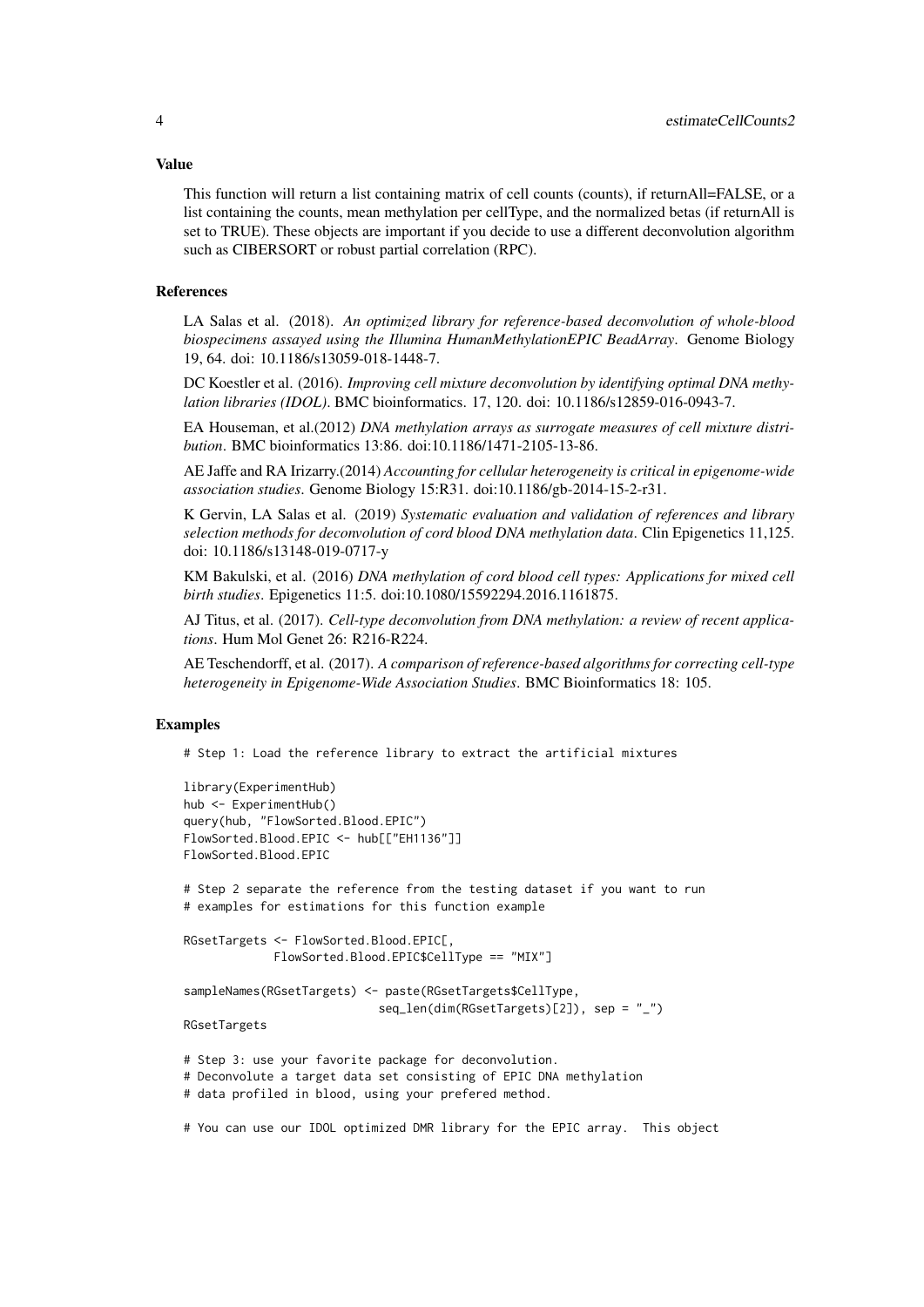#### estimateCellCounts2 5

```
# contains a vector of length 450 consisting of the IDs of the IDOL optimized
# CpG probes. These CpGs are used as the backbone for deconvolution and were
# selected because their methylation signature differs across the six normal
# leukocyte subtypes.
data (IDOLOptimizedCpGs)
head (IDOLOptimizedCpGs)
# If you need to deconvolute a 450k legacy dataset use
# IDOLOptimizedCpGs450klegacy instead
# We recommend using Noob processMethod = "preprocessNoob" in minfi for the
# target and reference datasets.
# Cell types included are "CD8T", "CD4T", "NK", "Bcell", "Mono", "Neu"
# To use the IDOL optimized list of CpGs (IDOLOptimizedCpGs) use
# estimateCellCounts2 an adaptation of the popular estimateCellCounts in
# minfi. This function also allows including customized reference arrays.
# Do not run with limited RAM the normalization step requires a big amount
# of memory resources
if (memory.limit()>8000){
 countsEPIC<-estimateCellCounts2(RGsetTargets, compositeCellType = "Blood",
                            processMethod = "preprocessNoob",
                            probeSelect = "IDOL",
                            cellTypes = c("CD8T", "CD4T", "NK", "Bcell",
                            "Mono", "Neu"),
                            referencePlatform =
                            "IlluminaHumanMethylationEPIC",
                            referenceset = NULL,
                            IDOLOptimizedCpGs =IDOLOptimizedCpGs,
                            return All = FALSE)head(countsEPIC$counts)
}
# CIBERSORT and/or RPC deconvolution
# If you prefer CIBERSORT or RPC deconvolution use EpiDISH or similar
# Example not to run
# countsEPIC<-estimateCellCounts2(RGsetTargets, compositeCellType = "Blood",
# processMethod = "preprocessNoob",
# probeSelect = "IDOL",
# cellTypes = c("CD8T", "CD4T", "NK",
# "Bcell", "Mono", "Neu"),
# referencePlatform =
# "IlluminaHumanMethylationEPIC",
# referenceset = NULL,
# IDOLOptimizedCpGs =IDOLOptimizedCpGs,
# returnAll = TRUE)
# library(EpiDISH)
# RPC <- epidish(getBeta(countsEPIC2$normalizedData),
# as.matrix(countsEPIC2$compTable[IDOLOptimizedCpGs, 3:8]), method = "RPC")
# RPC$estF#RPC count estimates
```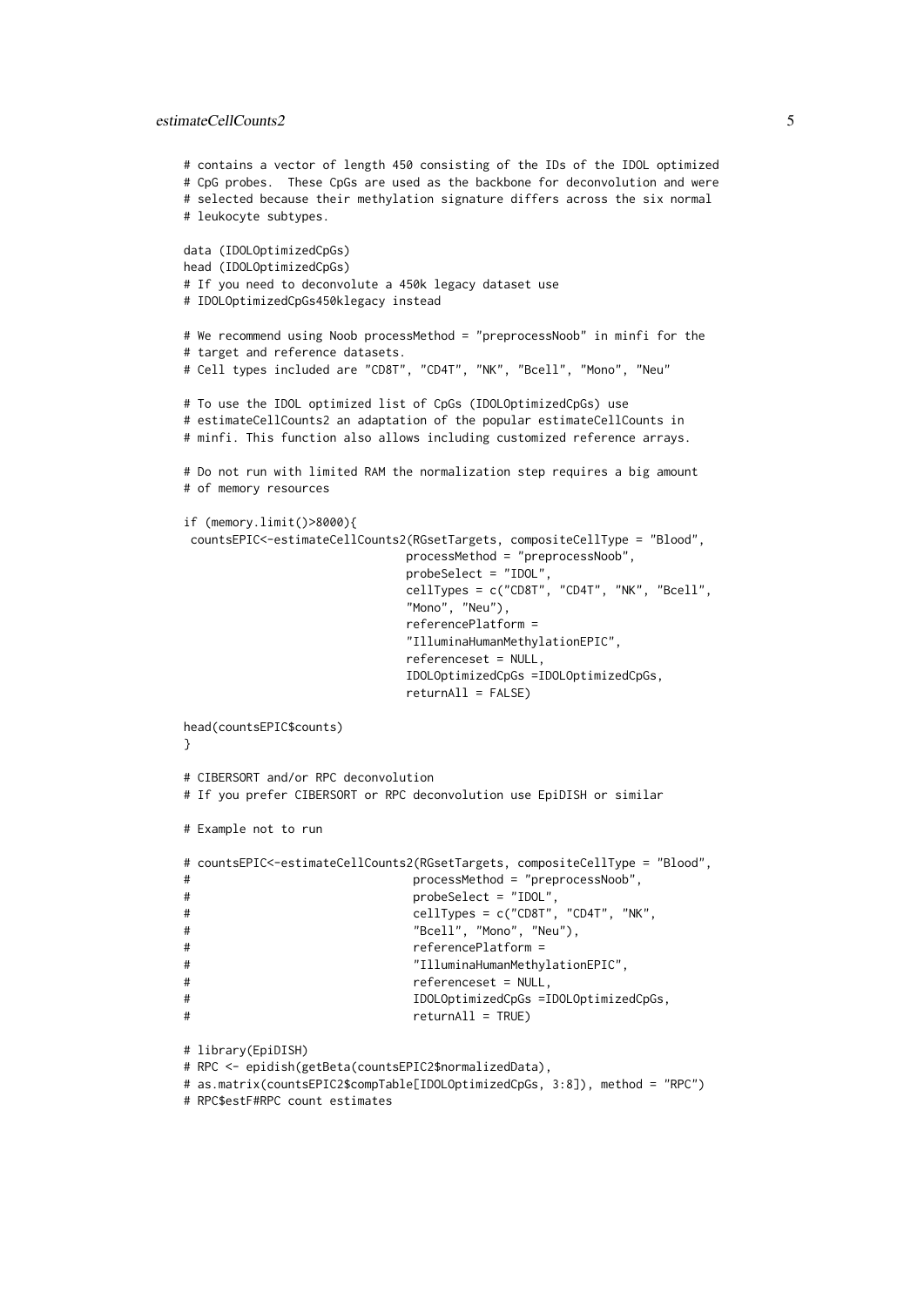```
# CBS <- epidish(getBeta(countsEPIC2$normalizedData),
# as.matrix(countsEPIC2$compTable[IDOLOptimizedCpGs, 3:8]), method = "CBS")
# CBS$estF#CBS count estimates
# UMBILICAL CORD BLOOD DECONVOLUTION
# Do not run
# library (FlowSorted.Blood.EPIC)
# data("IDOLOptimizedCpGsCordBlood")
# Step 1: Load the reference library to extract the umbilical cord samples
# library(ExperimentHub)
# hub <- ExperimentHub()
# myfiles <- query(hub, "FlowSorted.CordBloodCombined.450k")
# FlowSorted.CordBloodCombined.450k <- myfiles[[1]]
# FlowSorted.CordBloodCombined.450k
# Step 2 separate the reference from the testing dataset if you want to run
# examples for estimations for this function example
# RGsetTargets <- FlowSorted.CordBloodCombined.450k[,
# FlowSorted.CordBloodCombined.450k$CellType == "WBC"]
# sampleNames(RGsetTargets) <- paste(RGsetTargets$CellType,
# seq_len(dim(RGsetTargets)[2]), sep = "_")
# RGsetTargets
# Step 3: use your favorite package for deconvolution.
# Deconvolute a target data set consisting of 450K DNA methylation
# data profiled in blood, using your prefered method.
# You can use our IDOL optimized DMR library for the Cord Blood, This object
# contains a vector of length 517 consisting of the IDs of the IDOL optimized
# CpG probes. These CpGs are used as the backbone for deconvolution and were
# selected because their methylation signature differs across the six normal
# leukocyte subtypes plus the nucleated red blood cells.
# data (IDOLOptimizedCpGsCordBlood)
# head (IDOLOptimizedCpGsCordBlood)
# We recommend using Noob processMethod = "preprocessNoob" in minfi for the
# target and reference datasets.
# Cell types included are "CD8T", "CD4T", "NK", "Bcell", "Mono", "Gran",
# "nRBC"
# To use the IDOL optimized list of CpGs (IDOLOptimizedCpGsCordBlood) use
# estimateCellCounts2 from FlowSorted.Blood.EPIC.
# Do not run with limited RAM the normalization step requires a big amount
# of memory resources. Use the parameters as specified below for
# reproducibility.
#
# if (memory.limit()>8000){
# countsUCB<-estimateCellCounts2(RGsetTargets,
# compositeCellType =
# "CordBloodCombined",
# processMethod = "preprocessNoob",
# probeSelect = "IDOL",
# cellTypes = c("CD8T", "CD4T", "NK",
# "Bcell", "Mono", "Gran", "nRBC"),
# referencePlatform =
# "IlluminaHumanMethylation450k",
# referenceset =
```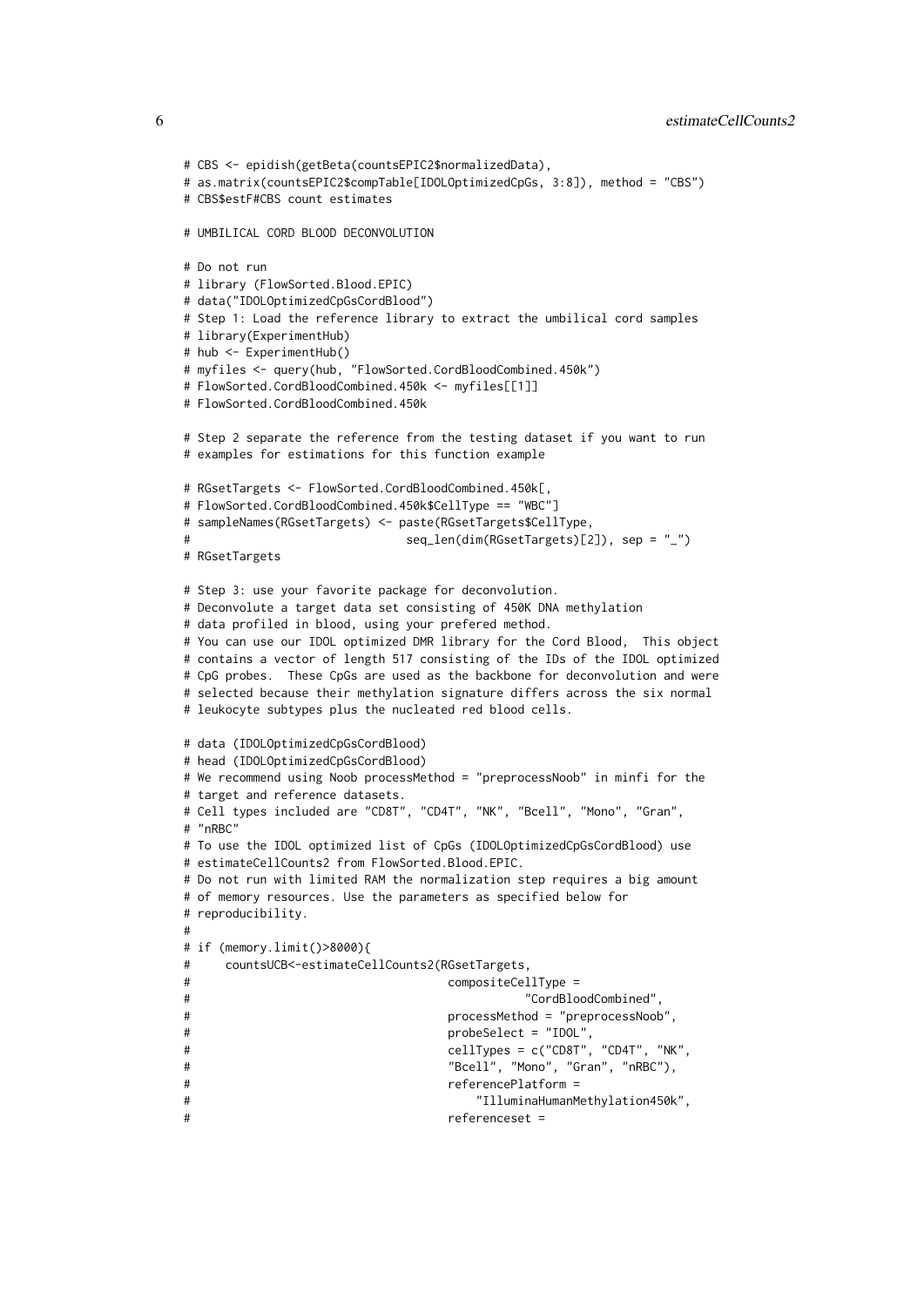#### <span id="page-6-0"></span>FlowSorted.Blood.EPIC 7

```
# "FlowSorted.CordBloodCombined.450k",
# IDOLOptimizedCpGs =
# IDOLOptimizedCpGsCordBlood,
# returnAll = FALSE)
#
# head(countsUCB$counts)
# }
```
FlowSorted.Blood.EPIC *FlowSorted.Blood.EPIC*

#### **Description**

Illumina Human Methylation data from EPIC on immunomagnetic sorted adult blood cell populations. The FlowSorted.Blood.EPIC package contains Illumina HumanMethylationEPIC ("EPIC")) DNA methylation microarray data from the immunomethylomics group (manuscript submitted), consisting of 37 magnetic sorted blood cell references and 12 samples, formatted as an RGChannelSet object for integration and normalization using most of the existing Bioconductor packages.

This package contains data similar to the FlowSorted.Blood.450k package consisting of data from peripheral blood samples generated from adult men and women. However, when using the newer EPIC microarray minfi estimates of cell type composition using the FlowSorted.Blood.450k package are less precise compared to actual cell counts. Hence, this package consists of appropriate data for deconvolution of adult blood samples used in for example EWAS relying in the newer EPIC technology.

Researchers may find this package useful as these samples represent different cellular populations ( T lymphocytes (CD4+ and CD8+), B cells (CD19+), monocytes (CD14+), NK cells (CD56+) and Neutrophils of cell sorted blood generated with high purity estimates. As a test of accuracy 12 experimental mixtures were reconstructed using fixed amounts of DNA from purified cells. We offer the function estimateCellCounts2 a modification of the popular estimatesCellCounts function in minfi. This function allows estimating cellular composition in users' whole blood Illumina EPIC samples using a modified version of the algorithm constrained projection/quadratic programming described in Houseman et al. 2012. For a slightly more accurate estimations we also offered an IDOL optimized CpG selection for cell deconvolution as the object IDOLOptimizedCpGs, and the IDOLOptimizedCpGs450klegacy object for legacy 450K datasets. See the objects help for details.

#### Usage

```
FlowSorted.Blood.EPIC
```
#### Format

A class: RGChannelSet, dimensions: 1051815 49

#### Source

<https://www.ncbi.nlm.nih.gov/geo/query/acc.cgi?acc=GSE110554> The FlowSorted.Blood.EPIC object is based in samples assayed by Brock Christensen and colleagues; manuscript submmited.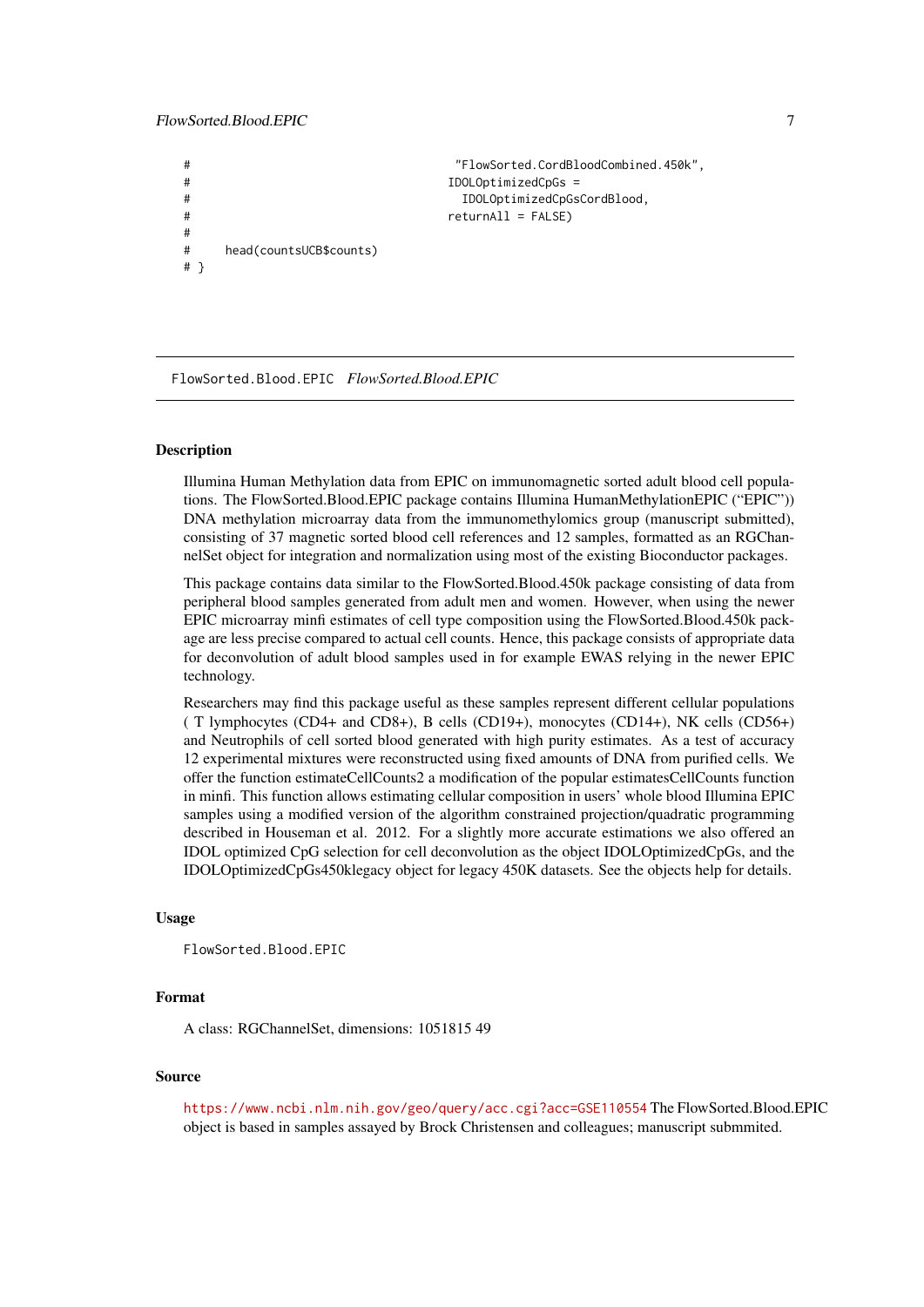#### <span id="page-7-0"></span>See Also

References

- 1. LA Salas et al. (2018). *An optimized library for reference-based deconvolution of wholeblood biospecimens assayed using the Illumina HumanMethylationEPIC BeadArray*. Genome Biology 19, 64. doi: 10.1186/s13059-018-1448-7.
- 2. DC Koestler et al. (2016). *Improving cell mixture deconvolution by identifying optimal DNA methylation libraries (IDOL)*. BMC bioinformatics. 17, 120. doi: 10.1186/s12859-016-0943- 7.
- 3. EA Houseman et al. (2012) *DNA methylation arrays as surrogate measures of cell mixture distribution*. BMC Bioinformatics 13, 86. doi:10.1186/1471-2105-13-86.
- 4. minfi package for tools for estimating cell type composition in blood using these data

#### Examples

```
# Explore the reference library
library(ExperimentHub)
hub <- ExperimentHub()
query(hub, "FlowSorted.Blood.EPIC")
FlowSorted.Blood.EPIC <- hub[["EH1136"]]
FlowSorted.Blood.EPIC
```
IDOLOptimizedCpGs *IDOL Optimized CpGs for adult blood DNA methylation deconvolution EPIC*

#### Description

This object is a vector of length 450 consisting of the names of the IDOL optimized CpGs. These CpGs are used as the backbone for deconvolution and were selected because their methylation signature differs across the six normal leukocyte subtypes.

#### Usage

IDOLOptimizedCpGs

#### Format

An object of class "character" of length 450.

The format is: chr [1:450] "cg08769189" "cg07661835" "cg00219921" "cg13468685" ...

#### References

LA Salas et al. (2018). *An optimized library for reference-based deconvolution of whole-blood biospecimens assayed using the Illumina HumanMethylationEPIC BeadArray*. Genome Biology 19, 64. doi: 10.1186/s13059-018-1448-7.

DC Koestler et al. (2016). *Improving cell mixture deconvolution by identifying optimal DNA methylation libraries (IDOL)*. BMC bioinformatics. 17, 120. doi: 10.1186/s12859-016-0943-7.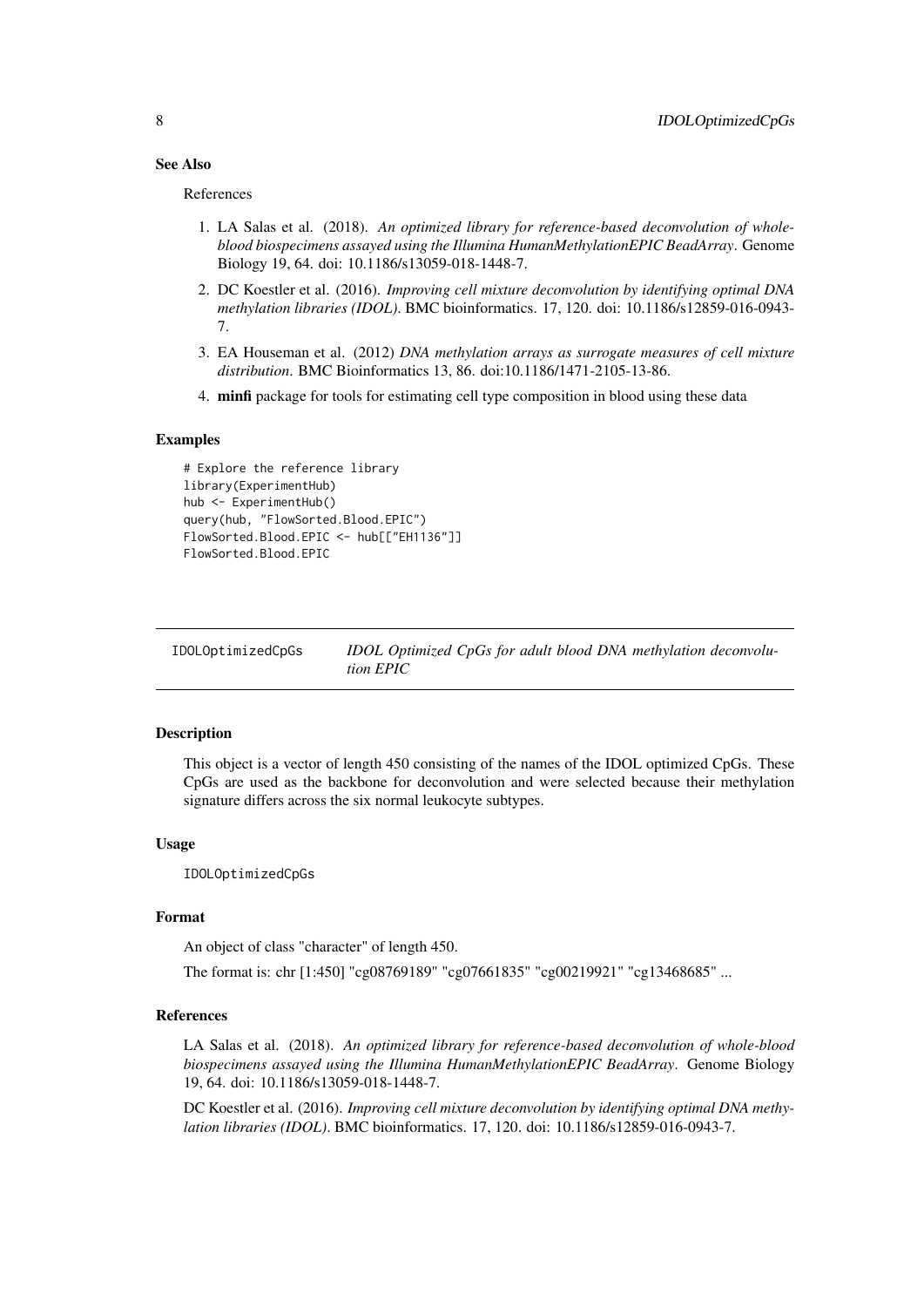#### <span id="page-8-0"></span>IDOLOptimizedCpGs450klegacy 9

#### Examples

```
# Do not run
# data("IDOLOptimizedCpGs")
```

```
IDOLOptimizedCpGs450klegacy
```
*IDOL Optimized CpGs for adult blood DNA methylation deconvolution EPIC*

#### Description

This object is a vector of length 350 consisting of the names of the IDOL optimized CpGs to use in the older 450K platform. These CpGs are used as the backbone for deconvolution and were selected because their methylation signature differs across the six normal leukocyte subtypes.

#### Usage

IDOLOptimizedCpGs450klegacy

#### Format

An object of class "character" of length 350.

The format is: chr [1:350] "cg14232368" "cg15087459" "cg20538211" "cg11944101" ...

#### References

LA Salas et al. (2018). *An optimized library for reference-based deconvolution of whole-blood biospecimens assayed using the Illumina HumanMethylationEPIC BeadArray*. Genome Biology 19, 64. doi: 10.1186/s13059-018-1448-7.

D Koestler et al. (2016). *Improving cell mixture deconvolution by identifying optimal DNA methylation libraries (IDOL)*. BMC bioinformatics. 17, 120. doi: 10.1186/s12859-016-0943-7.

#### Examples

# Do not run

# data("IDOLOptimizedCpGs450klegacy")